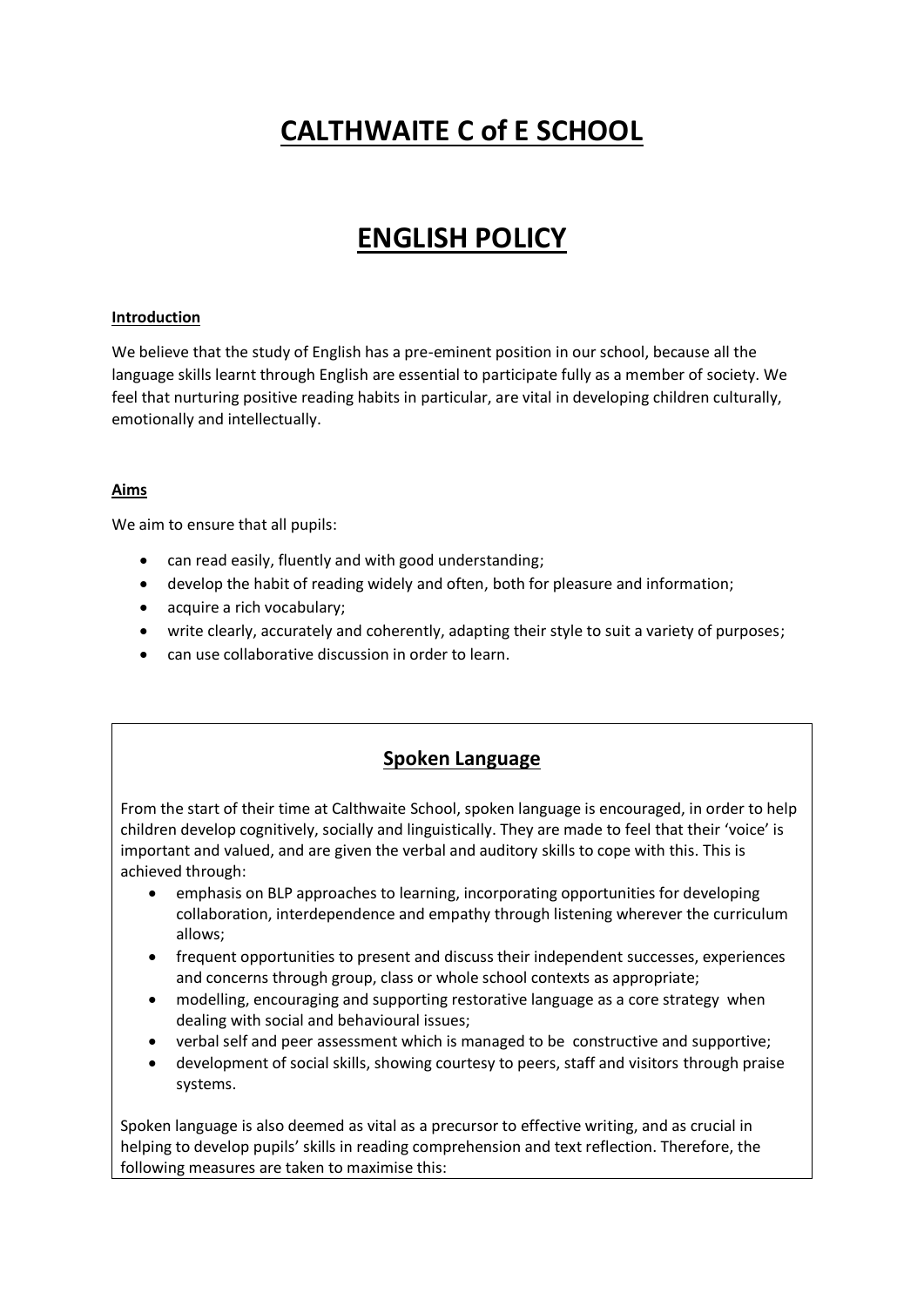- 'Talk for writing' techniques are used, using books, multimedia resources, visitors, innovative objects & artefacts, drama, debate and trips as stimulants for rich discussion and vocabulary building, prior to extended writing tasks.
- Discussion through 'Guided Reading' is used as a principal way in which to stretch reading competence, through leading questioning and extending pupil responses through talk.

## **Reading**

Reading is one of the primary foci of Calthwaite C of E School, as detailed in the School Improvement Plan. We feel it is the bedrock of learning. A confident, positive attitude and approach to reading is vital for our pupils' success, now and for the future. This applies not just to reading competence itself, but also in its power to unlock knowledge and enthusiasm about the world, and in its ability to demystify social, emotional, moral and cultural issues in a safe, secure way.

#### **Decoding**

- Initial decoding skills are taught in a daily thirty minute phonic session through a variety of approaches, principally: learning letters or letter clusters that represent sounds or phonemes, through exposure to daily phoneme flashcards and phoneme mats; recognising and reading phonemes in words and within sentences; writing phonemes.
- Children are taught about phonological awareness; that words can be separated in three ways and at three levels, by syllables, by onset and rime and by phonemes. Following half termly assessments, children are grouped within the Letters and Sounds phase accordingly.
- As children become more confident as readers, they are encouraged to continue to use strategies like segmenting, blending and context clues to tackle decoding challenges. All staff encourage and support self-correction when working with pupils, in order to ensure accuracy and to develop decoding skill.
- Children read 1 on 1 to develop decoding skill. Frequency is dictated by the current decoding competence of the pupil. Eg: pupils in R-year 1 read with an adult most frequently. By upper ks2, pupils read independently, unless decoding competence is a key area for improvement, in which case they are targeted by the class teacher/TA to read with more frequently. 'Reading' punctuation, and reading with expression, (to ensure reading for meaning) is key in all 1 on 1 reading. Reading with an adult is a weekly home learning task for pupils in all years to complete, irrespective of ability.
- At R and year 1, guided reading sessions focus heavily on accurate decoding.
- Half an hour each day, the whole school is grouped by phonics/spelling ability, to help and to ensure pupils are grouped appropriately according to their ability, irrespective of age, to help feed into building a robust phonic knowledge.
- Children read texts which have been categorised using 'book bands'. The book band reflects their level of decoding ability. Book banding exists right up to confident year 6 level, in order to help signpost appropriate reading material for all. (In the later levels, this is driven by content as well as text difficulty). Once decoding is secure, the higher book bands are used with some flexibility, to reflect the pupils' reading enthusiasms and interests, though this is closely monitored to ensure their text choices will still help to develop their reading ability.
- Children read independently frequently. Once a day is normally a minimum. As often as possible, teachers model reading habits by visibly reading and enjoying a book too.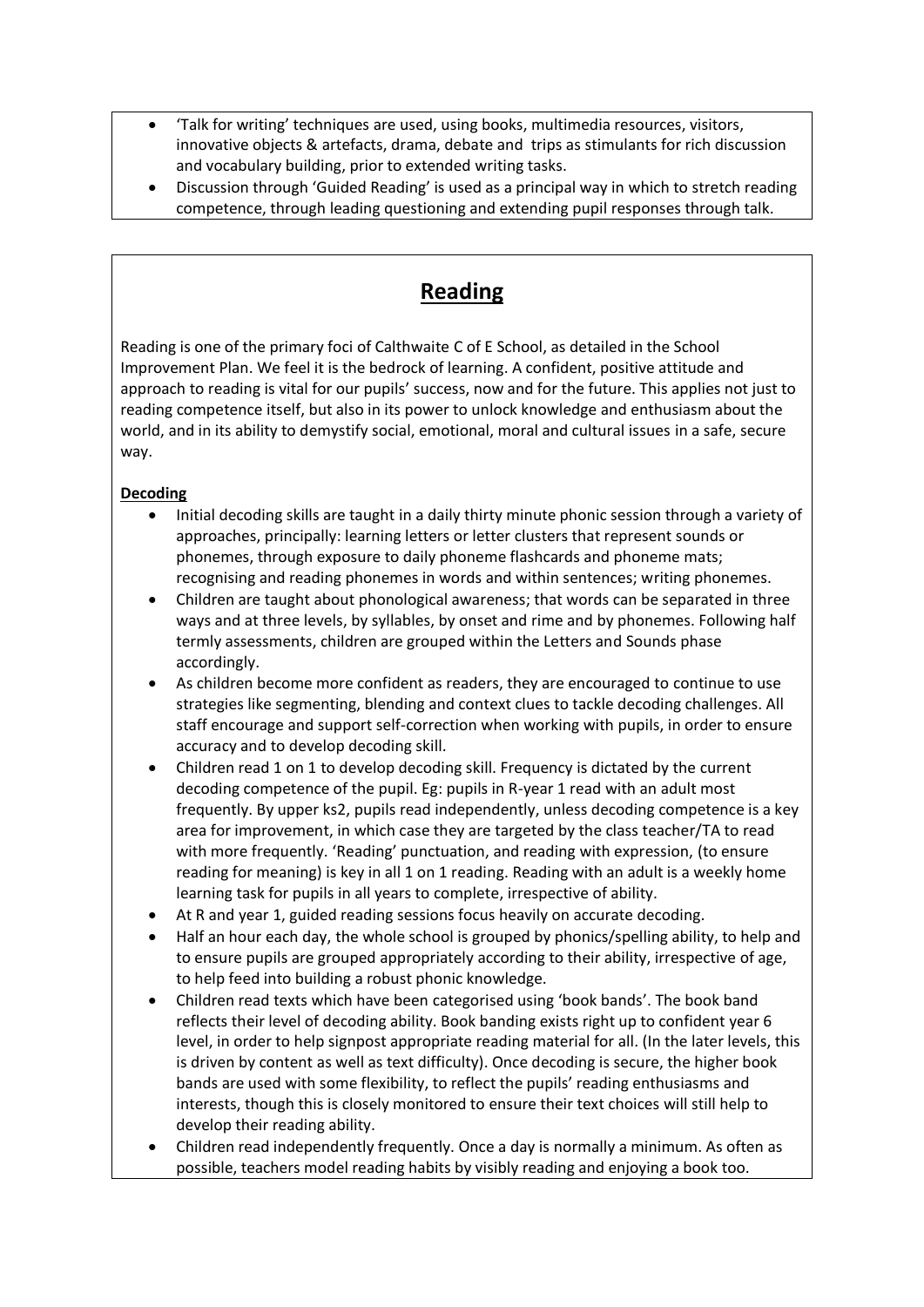#### **Comprehension**

- All pupils have 1 guided reading session a week, and are grouped by ability (rather than necessarily age).
- Guided reading sessions are normally driven by discussion, to stretch understanding and comprehension.
- Guided reading texts include fiction, non fiction and poetry, as appropriate for the age and ability of the group in question.
- Each class has aclass reader (often topic related) to give opportunities for whole class discussion and reflection, and can be a stimulant for written work.
- A weekly 'Reading Buddying' system is in place, whereby older pupils are twinned with a younger pupil as a 'reading buddy'. Older pupils have been given rudimentary training in how to use questioning to develop understanding, with the intention of developing their own self reflection of texts, as well as that of their 'buddy'. The very weakest readers have an 'adult reading buddy' during this time.

#### **Assessment**

- Children are assessed formatively weekly, through the guided reading process, against key criteria for the level at which they are working. This assessment covers the 2 key areas of decoding and comprehension. Teachers report home the key findings of this weekly formative assessment (along with any pertinent targets) through the child's reading record, or through school email.
- Children are assessed summatively at the end of every term, using the PM Benchmark Assessment programme. This assessment focuses on decoding competence, as well as plot recall, literal comprehension, inference, and application of knowledge to a real world context. Key findings and key targets for reading improvement are shared with parents through the reading record.
- Children are assessed on their phonemic awareness/phonic ability every term and grouped accordingly within the Letters and Sounds Phases. Children making slower progress in phonics are given 1:1 intervention.
- Year 1 children take the statutory Phonics Screening Check in June, administered by the class teacher. Those children achieving below 80%, re-take the Screening Check the following year in Year 2.
- Pupils in year 6 are assessed as frequently as is deemed appropriate for the individual pupil by past SATs papers in spring and early summer, primarily as a formative AFL tool, but also to gauge performance and to allow any intervention required in test acclimatisation and understanding to be put in place.

#### **Reading Culture**

- In order to foster a strong, positive reading culture, the library has been designed as a fun, pleasurable place to spend time (rather than merely a book depository). Staff aim to take all children to the library regularly to achieve this, and aim to keep the profile of the library high, in order to ensure a love of reading.
- Frequently used and updated reading initiatives (Eg: termly RIF days (*Reading is Fun)*, reading challenges, visiting authors, reader leaders, etc) are designed to help to nurture the positive reading ethos.
- If children show an interest in particular texts in the library, they are purchased (at the discretion of budget limitations and appropriateness ) in order to maintain pupils' reading 'momentum' and enjoyment.
- Teachers adhere to the 'Calthwaite Canon' (a list of key children's fiction texts from our literary heritage, agreed upon by all staff), and ensure all pupils have exposure to some or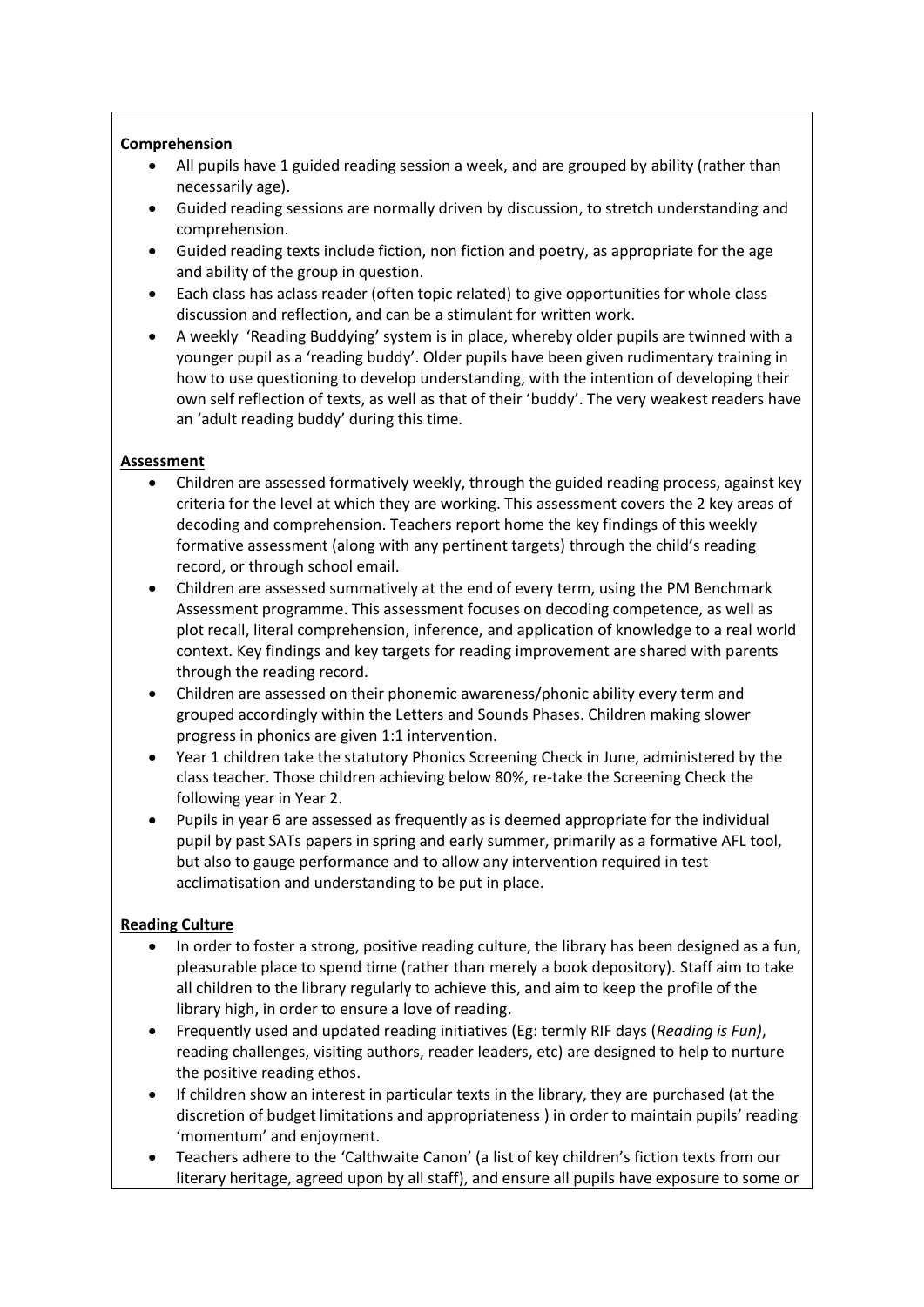all of those texts (as appropriate, depending on the size of the text) by the end of their key stage, whether that be as a class reader, as a 1 on 1 shared text, a text recommended for independent reading, or even as a text shared as a school during assembly time.

#### **Support/ Intervention**

- Increased 1 on 1 reading for less confident readers.
- Daily 30 minute small group reading support for struggling Phase 5 phonics pupils, through group tailored reading recources.
- 'Reading Intervention' programme- Hatcher.
- Precision Teaching-High Frequency Words

## **Writing**

Accurate and effective writing is key in ensuring all pupils are 'secondary ready'. Therefore, it is our overriding aim with writing that pupils leaving Calthwaite C of E in year 6 are able to write as fluently, effectively and precisely as possible.

#### **Transcription**

- As phonic understanding makes up 80% of spelling competence, phonic understanding and consolidation underpins teaching of English at R-Year 1.
- High frequency words are given to pupils in class 1, as appropriate to their ability, for home learning or in class, as required.
- Pupils are streamed by their spelling/phonics ability across the school, and every day, each group has an ability focused half hour session delivered by a teacher or TA. Those in the post-phonics phase complete a fortnightly spelling test which assesses their knowledge of studied rules and NC bank words.
- Staff endeavour not to 'give' pupils spellings, but rather to encourage pupils to work out spelling for themselves using strategies they know to help them. Any spellings which require staff 'giving' spellings will normally result in the word being practised through a Look, Cover, Write, Check process.
- Handwriting is addressed through teaching cursive script from reception. This is then reinforced through consolidation through twice weekly handwriting sessions in class 2. Class 3 handwriting issues are dealt with by exception for those pupils requiring individual support.
- KS2 pupils can earn a 'pen passport' once their handwriting reaches an acceptable standard.

#### **Composition**

- 'Talk for writing' techniques are used, using books, multimedia resources, visitors, innovative objects & artefacts, drama, debate and trips as a stimulants for rich discussion and vocabulary building, prior to extended writing tasks.
- Sophisticated vocabulary is regarded with prestige in the classroom, and celebrated. Aspirational vocabulary is displayed in all classrooms, and referenced and discussed frequently through varying teacher methods.
- Thesaurus use is introduced in year 2 and developed as a common tool for text to widen vocabulary and improve writing.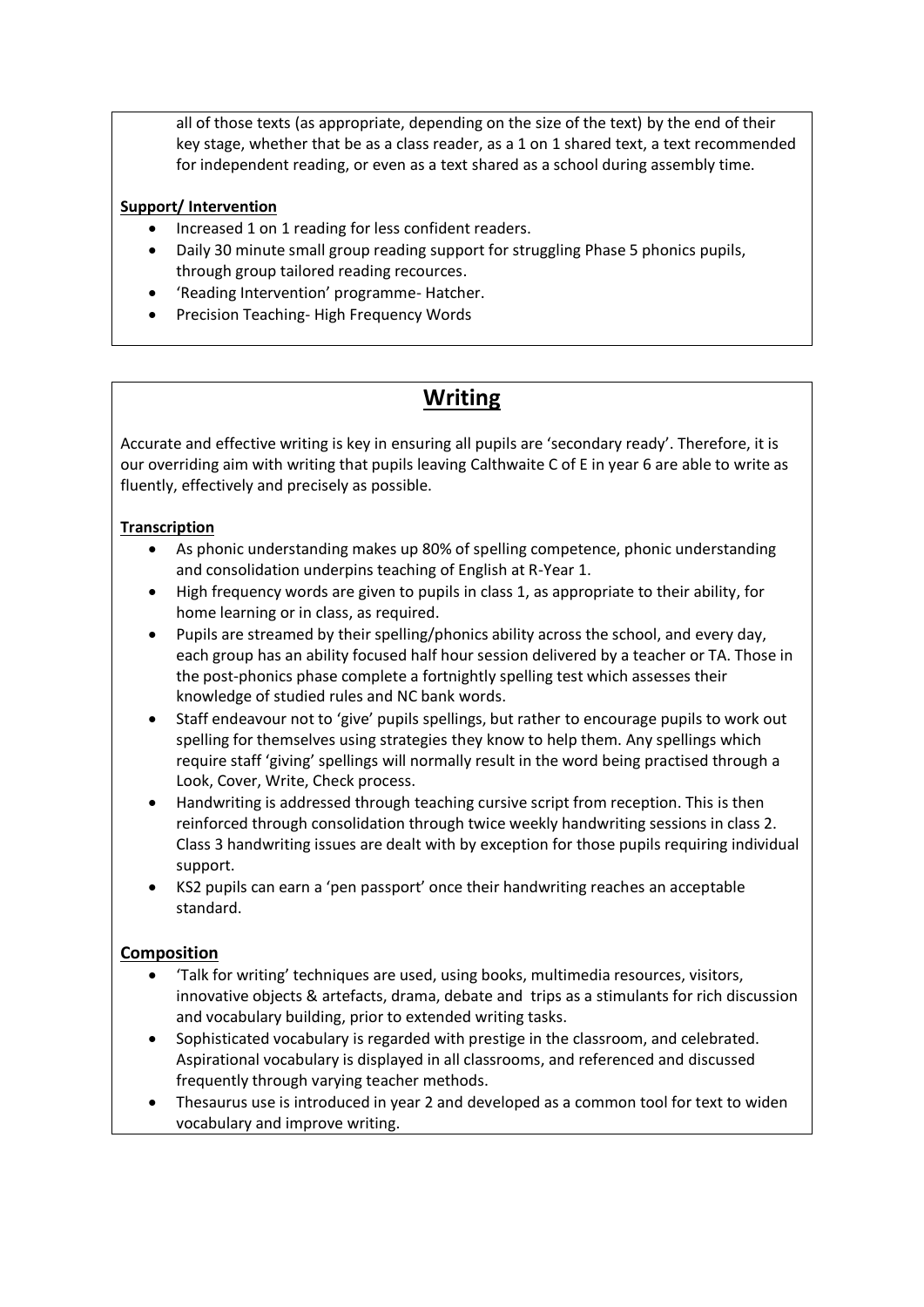- Grammar terminology is taught weekly (approx.) and embedded in lessons on writing skills as often as possible, in order to make it relevant to pupils and their writing improvement, rather than as a a disparate selection of terms that they need to learn.
- Punctuation is taught through weekly revisiting of pupils' key individual punctuation targets, and by heavy use of AFL to drive progress. Different classes use different methods, which are tailored to suit the age and stage of the children within that class.
- Crafting of sentence structures for stylistic effect is introduced at upper key stage 2 when the pupil is secure in accurate punctuation use, through individualised targets, exemplars and micro-tutorials.
- Pupils across both key stages have the opportunity to write in a variety of text genres and for a range of purposes, as dictated by the NC. These are often linked to topic work, to add resonance and relevance for the pupil. Staff are pupil led as much as possible, and devise tasks to suit, and relate to pupil interest.
- As often as is possible, we use the opportunity to write in 'real life' contexts. Eg: Writing stories for a story writing competition, or writing letters as an exercise to show appreciation to a class visitor.

#### **Assessment**

- All pupils are assessed formatively through marking of writing tasks, and targets for improvement are established through written feedback. Pupils across all years complete 'green pen' AFL tasks to target key areas for improvement on individual pieces of work. The writing pieces normally pertain to key topic work, or relate specifically to the pupils and their recent realm of experience.
- Pupils are prepared for the SPaG SAT by completion of test papers, but largely as an AFL opportunity to target and address gaps in knowledge, rather than as a summative assessment tool.
- Termly, staff update the online 'Scholarpack' tool, to track pupil progress in writing, in order to highlight key areas for development, and to inform reporting to parents.

#### **Intervention/Support**

- Literacy 1 on 1 extra support for half an hour a week for key underachieving pupils, targeting their individual literacy needs.
- Precision Teaching- letter reversals, handwriting etc.
- Teodorescu fine motor control handwriting programme.

#### **ICT in English**

- The internet is used regularly for research opportunities. Emphasis is given to using the internet safely and effectively.
- Laptops are available and regularly used for word processing and powerpoint presentations.
- Ipads are used increasingly to complement English work, through using apps (moviemaker for eg) for pupils to develop their own narratives.\*

#### **Display**

- Teachers endeavour to use some of the classroom space to display qualitative learning aids.
- Classrooms and other spaces around school are used to celebrate children's written work.